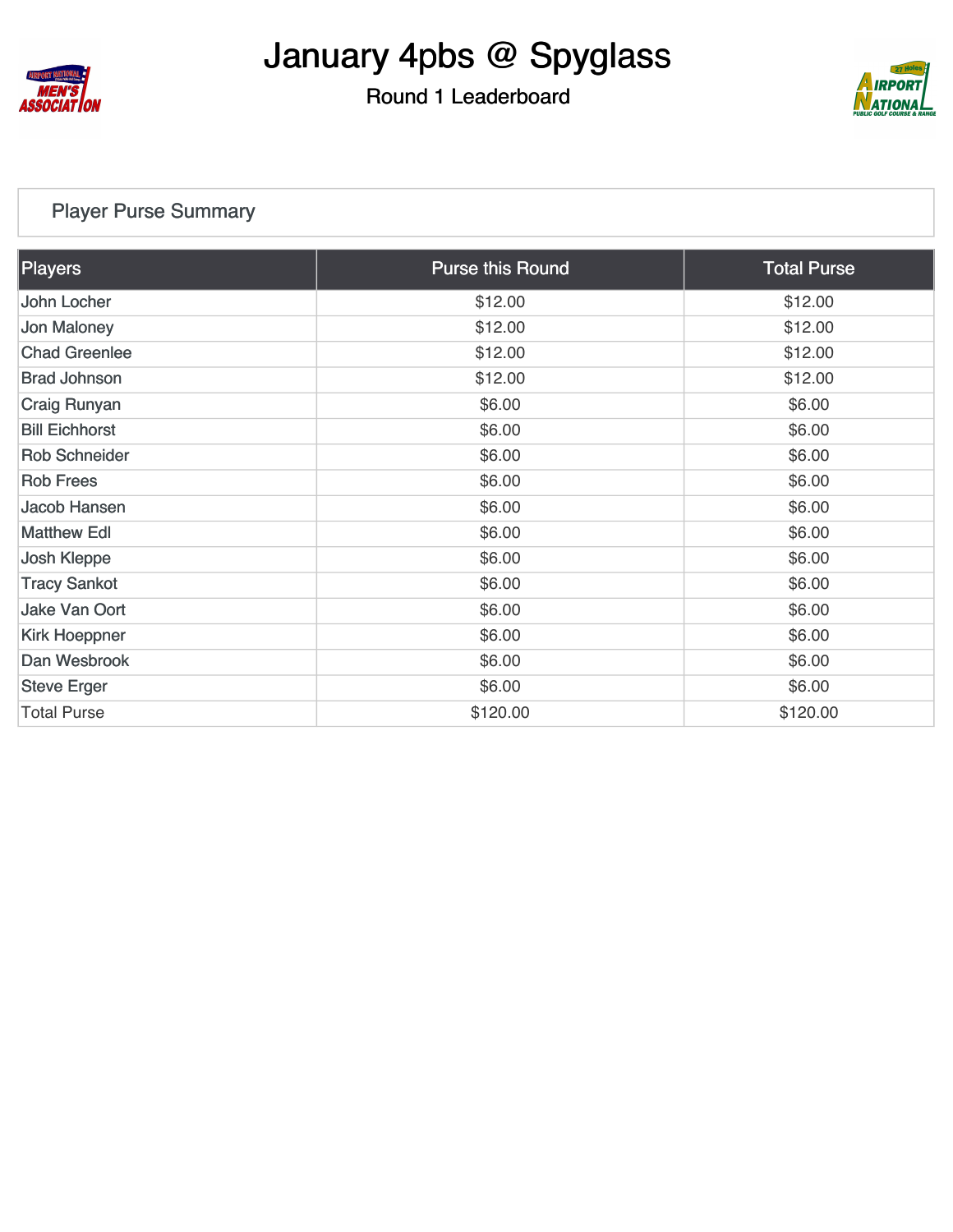

#### Round 1 Leaderboard



#### [Team Purse Summary](https://cdn2.golfgenius.com/v2tournaments/team_purse?league_id=8155206451103564727&round_id=8155207620307747443)

| <b>Teams</b>                           | <b>Purse this Round</b> | <b>Total Purse</b> |
|----------------------------------------|-------------------------|--------------------|
| Edl + Hansen + Kleppe + Van Oort       | \$200.00                | \$200.00           |
| Eichhorst + Frees + Runyan + Schneider | \$160.00                | \$160.00           |
| Alepra + Furnish + Hansen + Valde      | \$120.00                | \$120.00           |
| <b>Total Purse</b>                     | \$480.00                | \$480.00           |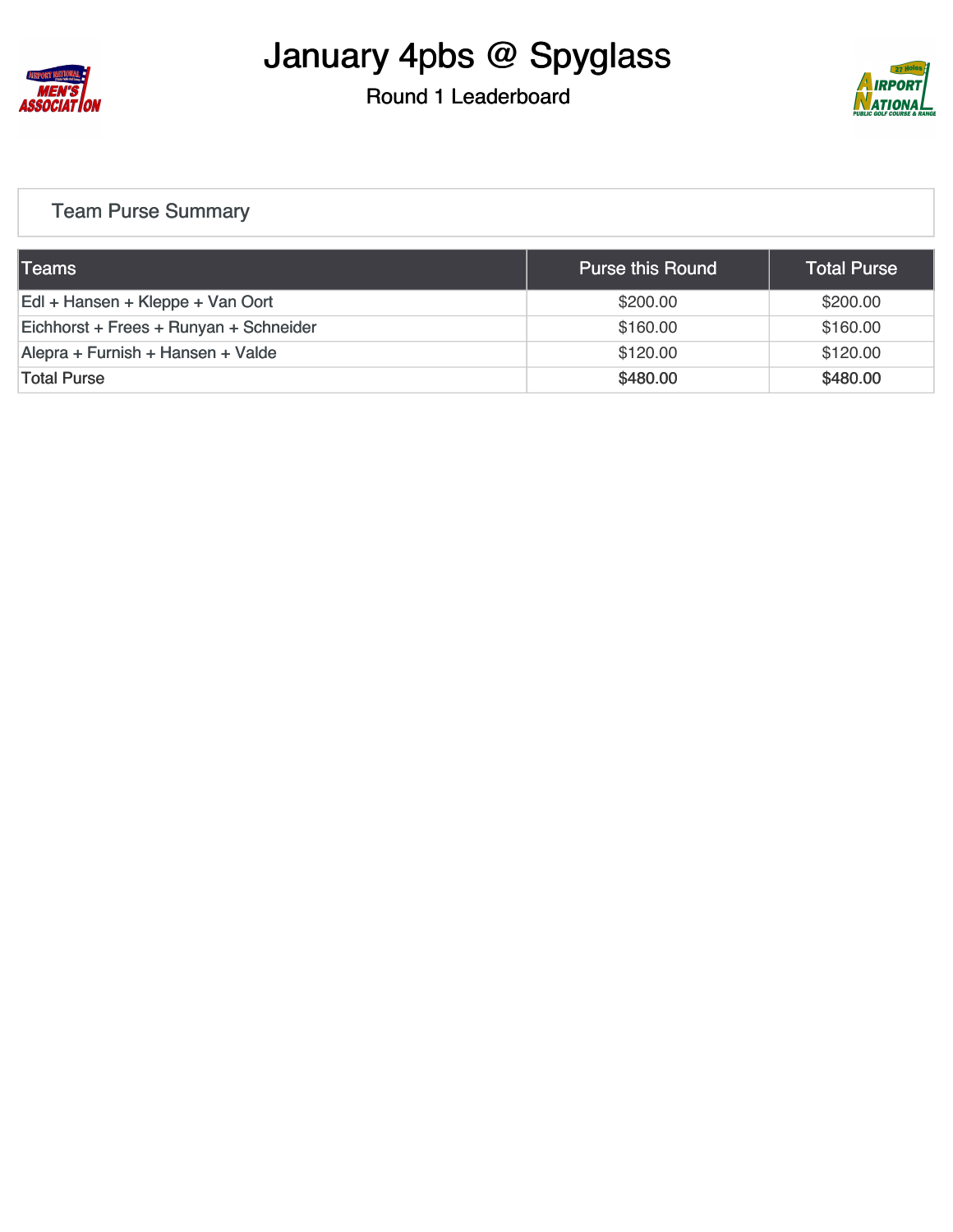

### Round 1 Leaderboard



#### [January 4PBS](https://cdn2.golfgenius.com/v2tournaments/8155213027168256647?called_from=&round_index=1)

| Pos.                            | Foursome                                                                      |               |                |                |                |              |                |                |               |                |                     |               |                   |                |                | To Par<br><b>Gross</b> |                | <b>Total</b><br><b>Gross</b> |               |                | <b>Purse</b> |                  |  |  |
|---------------------------------|-------------------------------------------------------------------------------|---------------|----------------|----------------|----------------|--------------|----------------|----------------|---------------|----------------|---------------------|---------------|-------------------|----------------|----------------|------------------------|----------------|------------------------------|---------------|----------------|--------------|------------------|--|--|
| 1                               | Edl + Hansen + Kleppe + Van Oort<br><b>Airport National Golf Course</b>       |               |                |                |                |              |                |                |               |                |                     |               |                   |                |                | $-14$                  |                | 58                           |               |                | \$200.00     |                  |  |  |
| $\mathbf{2}$                    | Eichhorst + Frees + Runyan + Schneider<br><b>Airport National Golf Course</b> |               |                |                |                |              |                |                |               |                |                     |               |                   |                |                | $-13$                  |                | 59                           |               |                | \$160.00     |                  |  |  |
| 3                               | Alepra + Furnish + Hansen + Valde<br><b>Airport National Golf Course</b>      |               |                |                |                |              |                |                |               |                |                     |               |                   |                |                | $-10$                  |                | 62                           |               |                | \$120.00     |                  |  |  |
| 4                               | Greenlee + Johnson + Locher + Maloney<br><b>Airport National Golf Course</b>  |               |                |                |                |              |                |                |               |                |                     |               |                   |                |                | $-9$                   |                | 63                           |               |                | \$0.00       |                  |  |  |
| 5                               | Erger + Hoeppner + Sankot + Wesbrook<br><b>Airport National Golf Course</b>   |               |                |                |                |              |                |                |               |                |                     |               |                   |                |                | $-6$                   |                | 66                           |               | \$0.00         |              |                  |  |  |
| 6                               | Brian + Hornung + Josh + Tyler                                                |               |                |                |                |              |                |                |               |                |                     |               |                   |                |                | $-5$                   |                | 67                           |               | \$0.00         |              |                  |  |  |
| Total Purse Allocated: \$480.00 |                                                                               |               |                |                |                |              |                |                |               |                |                     |               |                   |                |                |                        |                |                              |               |                |              |                  |  |  |
|                                 | <b>Strokes</b>                                                                |               |                |                |                |              |                |                |               |                |                     |               |                   |                |                |                        |                |                              |               |                |              |                  |  |  |
|                                 |                                                                               | $\mathbf{1}$  | $\overline{2}$ | 3              | $\overline{4}$ | 5            | 6              | $\overline{7}$ | 8             | 9              | Out                 | 10            | 11                | 12             | 13             | 14                     | 15             | 16                           | 17            | 18             | $\ln$        | <b>Total</b>     |  |  |
| <b>Jacob Hansen</b>             |                                                                               | ④             | $\circled{3}$  | 3              | $\circled{3}$  | 3            | $\overline{4}$ | F)             | $\circled{3}$ | $\circled{3}$  | 30                  | (3)           | $\left( 4\right)$ | 3              | 4              | $\circled{4}$          | $\circled{2}$  | $^{\circledR}$               | $\circled{3}$ | (3)            | 28           | 58               |  |  |
| <b>Jake Van Oort</b>            |                                                                               |               |                |                |                |              |                |                |               | 0              |                     |               |                   |                |                |                        |                |                              |               | $\Omega$       | 0            |                  |  |  |
| <b>Josh Kleppe</b>              |                                                                               |               |                |                |                |              |                |                |               |                | 0                   |               |                   |                |                |                        |                |                              |               |                | $\Omega$     | $\overline{0}$   |  |  |
| <b>Matthew Edl</b>              |                                                                               |               |                |                |                |              |                |                |               |                | 0                   |               |                   |                |                |                        |                |                              |               |                | $\Omega$     | 0                |  |  |
| <b>Gross Score</b>              |                                                                               | 4             | 3              | 3              | 3              | 3            | $\overline{4}$ | 4              | 3             | 3              | 30                  | 3             | 4                 | 3              | $\overline{4}$ | $\overline{4}$         | $\overline{2}$ | 2                            | 3             | 3              | 28           | 58               |  |  |
| To Par (gross)                  |                                                                               | -1            | $-1$           | $\mathbf{0}$   | $-1$           | $\mathbf{0}$ | $\mathbf{0}$   | -1             | $-1$          | $-1$           | $-6$                | $-1$          | $-1$              | $\mathbf{0}$   | 0              | $-1$                   | $-1$           | $-2$                         | $-1$          | $-1$           | $-8$         | $-14$            |  |  |
| <b>Bill Eichhorst</b>           |                                                                               | $\circled{4}$ | $\circled{3}$  | $\circled{2}$  | $\circled{3}$  | 3            | $\overline{4}$ | F)             | $\circled{3}$ | $\circled{3}$  | 29                  | $\circled{3}$ | $\circledS$       | (2)            | $\overline{4}$ | $\left( 4\right)$      | 3              | $\overline{4}$               | $\circled{3}$ | $\overline{4}$ | 30           | 59               |  |  |
| <b>Craig Runyan</b>             |                                                                               |               |                |                |                |              |                |                |               |                | 0                   |               |                   |                |                |                        |                |                              |               |                | $\Omega$     | 0                |  |  |
| <b>Rob Schneider</b>            |                                                                               |               |                |                |                |              |                |                |               |                | $\overline{0}$      |               |                   |                |                |                        |                |                              |               |                | $\Omega$     | $\overline{0}$   |  |  |
| <b>Rob Frees</b>                |                                                                               |               |                |                |                |              |                |                |               |                | 0                   |               |                   |                |                |                        |                |                              |               |                | $\Omega$     | 0                |  |  |
| <b>Gross Score</b>              |                                                                               | 4             | 3              | $\overline{2}$ | 3              | 3            | $\overline{4}$ | 4              | 3             | 3              | 29                  | 3             | 3                 | 2              | 4              | 4                      | 3              | $\overline{4}$               | 3             | 4              | 30           | 59               |  |  |
| To Par (gross)                  |                                                                               | -1            | $-1$           | $-1$           | -1             | 0            | 0              | -1             | $-1$          | $-1$           | $-7$                | -1            | $-2$              | $-1$           | 0              | $-1$                   | $\mathbf{0}$   | $\mathbf 0$                  | -1            | $\mathbf 0$    | $-6$         | $-13$            |  |  |
| <b>Craig Furnish</b>            |                                                                               | ④             | $\circled{3}$  | $\circled{2}$  | 4              | $\boxed{4}$  | $\circled{3}$  | 5              | $\circled{3}$ | 4              | 32                  | $\circled{3}$ | ④                 | $\circled{2}$  | 4              | ④                      | $\circled{2}$  | $\overline{4}$               | 4             | $\circled{3}$  | 30           | 62               |  |  |
| <b>Justin Valde</b>             |                                                                               |               |                |                |                |              |                |                |               |                | 0                   |               |                   |                |                |                        |                |                              |               |                | $\mathbf 0$  | 0                |  |  |
| Pete Alepra                     |                                                                               |               |                |                |                |              |                |                |               |                | $\mathsf{O}\xspace$ |               |                   |                |                |                        |                |                              |               |                | $\mathbf 0$  | $\mathbf 0$      |  |  |
| <b>Phil Hansen</b>              |                                                                               |               |                |                |                |              |                |                |               |                | 0                   |               |                   |                |                |                        |                |                              |               |                | $\Omega$     | $\Omega$         |  |  |
| <b>Gross Score</b>              |                                                                               | 4             | 3              | $\overline{c}$ | 4              | 4            | 3              | 5              | 3             | $\overline{4}$ | 32                  | 3             | $\overline{4}$    | $\overline{2}$ | 4              | $\overline{4}$         | 2              | $\overline{4}$               | 4             | 3              | 30           | 62               |  |  |
| To Par (gross)                  |                                                                               | $-1$          | $-1$           | $-1$           | 0              | $\mathbf{1}$ | $-1$           | $\mathbf 0$    | $-1$          | 0              | $-4$                | $-1$          | $-1$              | -1             | 0              | $-1$                   | $-1$           | 0                            | 0             | $-1$           | $-6$         | $-10$            |  |  |
| <b>Brad Johnson</b>             |                                                                               | 5             | 4              | 3              | ◎              | 3            | 4              | $\circledS$    | 4             | $\circled{3}$  | 31                  | 4             | 5                 | 3              | $\circled{3}$  | 5                      | $\circled{2}$  | $\overline{4}$               | $\circled{3}$ | $\circled{3}$  | 32           | 63               |  |  |
| <b>Chad Greenlee</b>            |                                                                               |               |                |                |                |              |                |                |               |                | $\mathsf{O}\xspace$ |               |                   |                |                |                        |                |                              |               |                | $\mathbf{0}$ | 0                |  |  |
| <b>Jon Maloney</b>              |                                                                               |               |                |                |                |              |                |                |               |                | $\mathsf{O}\xspace$ |               |                   |                |                |                        |                |                              |               |                | $\mathbf 0$  | $\boldsymbol{0}$ |  |  |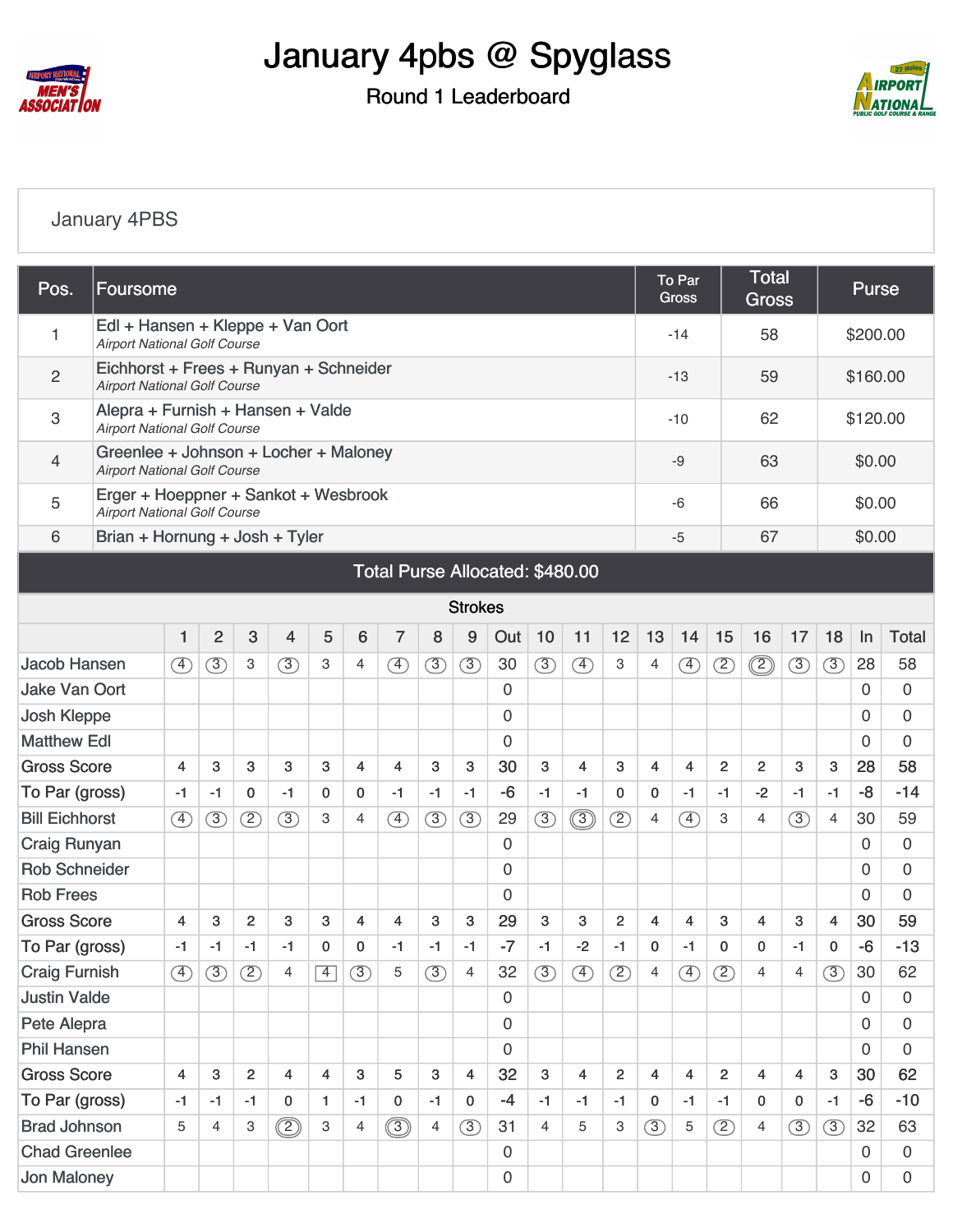



Round 1 Leaderboard

| John Locher           |              |                          |              |                |                 |               |             |                |                | $\mathbf 0$  |                |                |              |              |                             |                |                |                |                | 0        | 0              |
|-----------------------|--------------|--------------------------|--------------|----------------|-----------------|---------------|-------------|----------------|----------------|--------------|----------------|----------------|--------------|--------------|-----------------------------|----------------|----------------|----------------|----------------|----------|----------------|
| <b>Gross Score</b>    | 5            | 4                        | 3            | 2              | 3               | 4             | 3           | 4              | 3              | 31           | 4              | 5              | 3            | 3            | 5                           | $\overline{2}$ | $\overline{4}$ | 3              | 3              | 32       | 63             |
| To Par (gross)        | $\mathbf{0}$ | $\mathbf{0}$             | $\mathbf{0}$ | $-2$           | 0               | $\mathbf{0}$  | $-2$        | $\mathbf{0}$   | $-1$           | $-5$         | 0              | $\mathbf{0}$   | $\mathbf{0}$ | $-1$         | $\mathbf{0}$                | -1             | $\mathbf 0$    | $-1$           | $-1$           | -4       | -9             |
| Dan Wesbrook          | F)           | $\overline{\mathcal{E}}$ | 3            | $\overline{4}$ | $\overline{2})$ | 4             | $\circledS$ | $\overline{4}$ | $\overline{5}$ | 32           | $\circled{3}$  | $\overline{4}$ | 3            | 4            | 5                           | 3              | $\overline{5}$ | $\circled{3}$  | $\overline{4}$ | 34       | 66             |
| Kirk Hoeppner         |              |                          |              |                |                 |               |             |                |                | $\mathbf{0}$ |                |                |              |              |                             |                |                |                |                | 0        | $\overline{0}$ |
| <b>Steve Erger</b>    |              |                          |              |                |                 |               |             |                |                | $\Omega$     |                |                |              |              |                             |                |                |                |                | $\Omega$ | $\overline{0}$ |
| <b>Tracy Sankot</b>   |              |                          |              |                |                 |               |             |                |                | $\Omega$     |                |                |              |              |                             |                |                |                |                | $\Omega$ | $\overline{0}$ |
| <b>Gross Score</b>    | 4            | 3                        | 3            | 4              | $\overline{2}$  | 4             | 3           | 4              | 5              | 32           | 3              | 4              | 3            | 4            | 5                           | 3              | 5              | 3              | $\overline{4}$ | 34       | 66             |
| To Par (gross)        | $-1$         | $-1$                     | $\Omega$     | 0              | $-1$            | $\mathbf{0}$  | $-2$        | 0              |                | $-4$         | $-1$           | $-1$           | $\mathbf{0}$ | $\mathbf{0}$ | $\mathbf{0}$                | $\mathbf 0$    | 1              | $-1$           | $\mathbf 0$    | $-2$     | $-6$           |
| <b>Devin Malloy</b>   | 5            | 4                        | 3            | 4              | З               | $\circled{3}$ | $\circledA$ | $\overline{4}$ | 4              | 34           | $\overline{4}$ | $\circled{4}$  | 3            | 4            | $\left(\overline{4}\right)$ | (2)            | $\overline{4}$ | $\overline{4}$ | $\overline{4}$ | 33       | 67             |
| <b>Tyler McGinnis</b> |              |                          |              |                |                 |               |             |                |                | $\Omega$     |                |                |              |              |                             |                |                |                |                | $\Omega$ | $\Omega$       |
| <b>Zach Hornung</b>   |              |                          |              |                |                 |               |             |                |                | $\Omega$     |                |                |              |              |                             |                |                |                |                | $\Omega$ | $\overline{0}$ |
| <b>Tyler Evans</b>    |              |                          |              |                |                 |               |             |                |                | $\Omega$     |                |                |              |              |                             |                |                |                |                | $\Omega$ | $\overline{0}$ |
| <b>Gross Score</b>    | 5            | 4                        | 3            | 4              | 3               | 3             | 4           | 4              | 4              | 34           | 4              | 4              | 3            | 4            | 4                           | $\overline{2}$ | 4              | 4              | $\overline{4}$ | 33       | 67             |
| To Par (gross)        | 0            | 0                        | $\Omega$     | $\mathbf{0}$   | 0               | -1            | -1          | $\mathbf{0}$   | $\mathbf{0}$   | $-2$         | $\Omega$       | $-1$           | 0            | 0            | $-1$                        | -1             | $\mathbf 0$    | $\mathbf{0}$   | $\mathbf 0$    | -3       | $-5$           |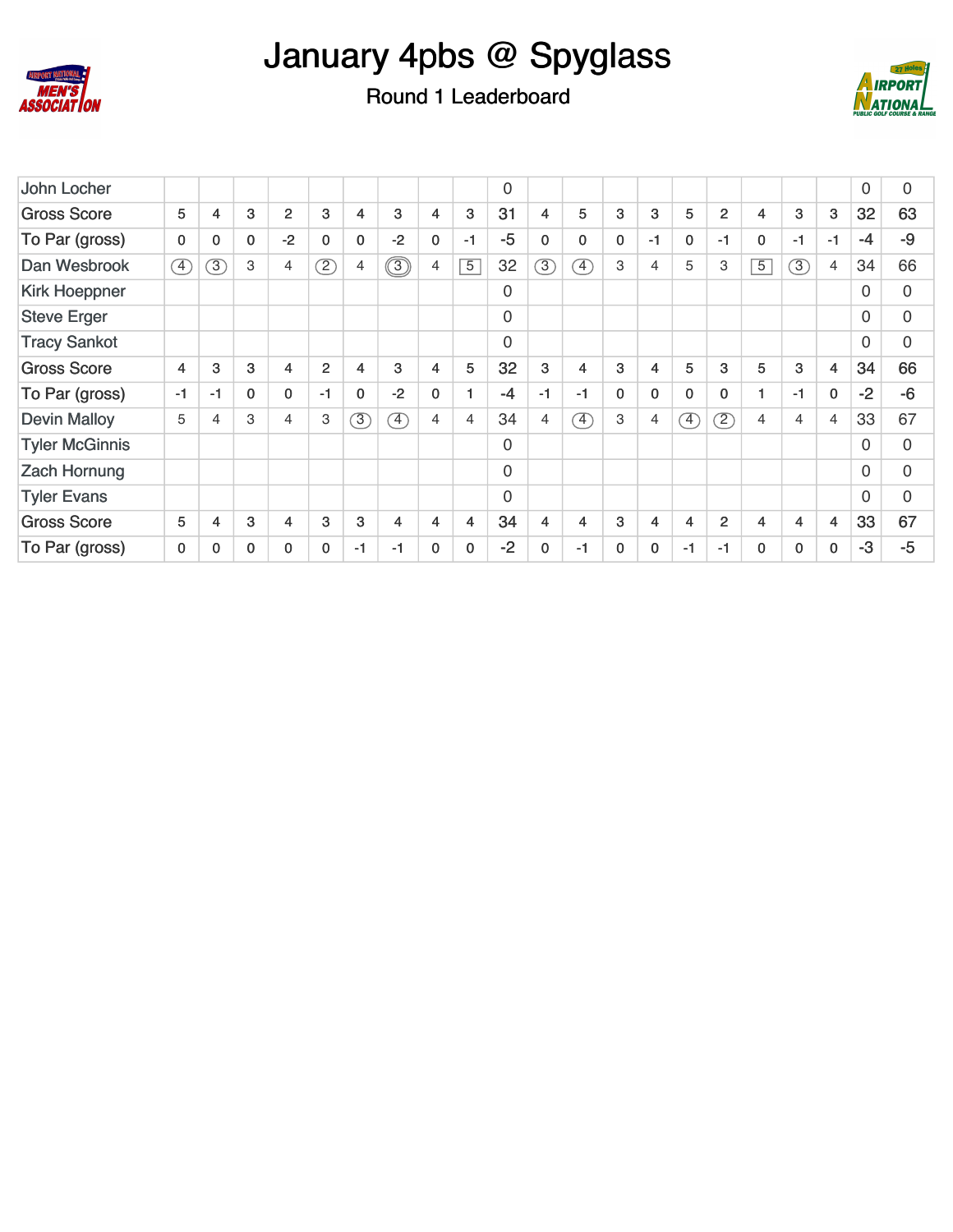

Round 1 Leaderboard



#### [January 4 PBS Skins](https://cdn2.golfgenius.com/v2tournaments/8155213916360704648?called_from=&round_index=1)

| <b> Foursome</b>                                                                                                          | <b>Skins</b>   | <b>Purse</b> | <b>Details</b>           |  |  |  |  |  |  |  |  |
|---------------------------------------------------------------------------------------------------------------------------|----------------|--------------|--------------------------|--|--|--|--|--|--|--|--|
| Brad Johnson + Chad Greenlee + Jon Maloney + John Locher<br><b>Airport National Golf Course</b>                           | $\overline{2}$ | \$48.00      | Eagle on 4, Birdie on 13 |  |  |  |  |  |  |  |  |
| Dan Wesbrook + Kirk Hoeppner + Steve Erger + Tracy Sankot<br><b>Airport National Golf Course</b>                          |                | \$24.00      | Birdie on 5              |  |  |  |  |  |  |  |  |
| Bill Eichhorst + Craig Runyan + Rob Schneider + Rob Frees<br><b>Airport National Golf Course</b>                          |                | \$24.00      | Eagle on 11              |  |  |  |  |  |  |  |  |
| Jacob Hansen + Jake Van Oort + Josh Kleppe + Matthew Edl<br>\$24.00<br>Eagle on 16<br><b>Airport National Golf Course</b> |                |              |                          |  |  |  |  |  |  |  |  |
| Total Purse Allocated: \$120.00                                                                                           |                |              |                          |  |  |  |  |  |  |  |  |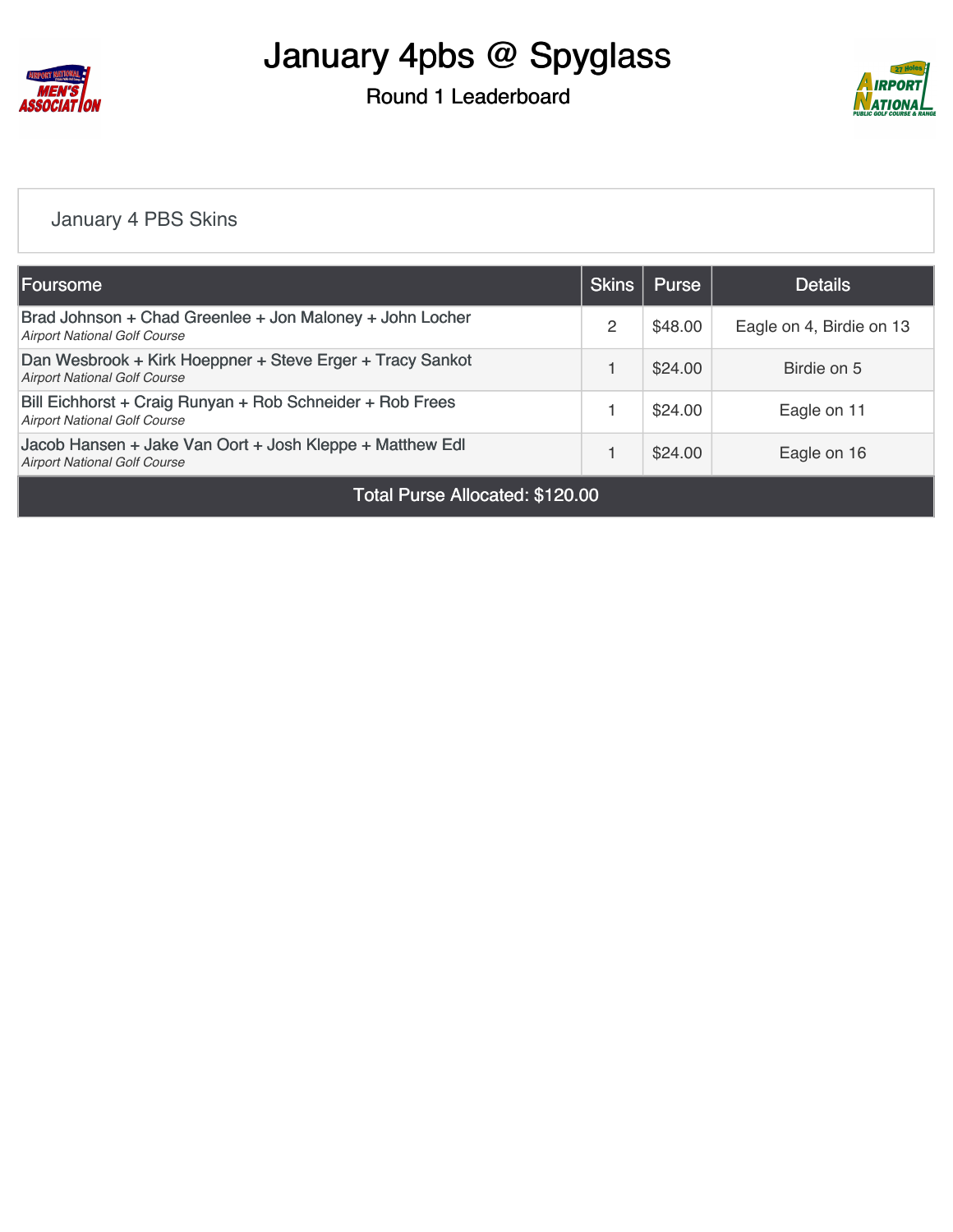

#### Round 1 Leaderboard



|                                                                    |                | Hole Par Score                                 | Won                                                                                                                                                  |                                                                                                                                    |                |                           |                |                |                |                |                                               |                           |                                                                                                                           |                           | <b>Tie</b>     |                |                |                |                |     |                |                           |                |                                                                                            |
|--------------------------------------------------------------------|----------------|------------------------------------------------|------------------------------------------------------------------------------------------------------------------------------------------------------|------------------------------------------------------------------------------------------------------------------------------------|----------------|---------------------------|----------------|----------------|----------------|----------------|-----------------------------------------------|---------------------------|---------------------------------------------------------------------------------------------------------------------------|---------------------------|----------------|----------------|----------------|----------------|----------------|-----|----------------|---------------------------|----------------|--------------------------------------------------------------------------------------------|
| 1                                                                  | 5              | 4                                              |                                                                                                                                                      |                                                                                                                                    |                |                           |                |                |                |                |                                               |                           | Pete Alepra + Phil Hansen and 2 other                                                                                     |                           |                |                |                |                |                |     |                |                           |                | Bill Eichhorst + Craig Runyan + Rob Schneider + Rob Frees, Craig Furnish + Justin Valde +  |
| 2                                                                  | 4              | 3                                              |                                                                                                                                                      |                                                                                                                                    |                |                           |                |                |                |                |                                               |                           | Pete Alepra + Phil Hansen and 2 other                                                                                     |                           |                |                |                |                |                |     |                |                           |                | Bill Eichhorst + Craig Runyan + Rob Schneider + Rob Frees, Craig Furnish + Justin Valde +  |
| 3                                                                  | 3              | $\overline{c}$                                 |                                                                                                                                                      |                                                                                                                                    |                |                           |                |                |                |                |                                               |                           | Bill Eichhorst + Craig Runyan + Rob Schneider + Rob Frees and Craig Furnish + Justin<br>Valde + Pete Alepra + Phil Hansen |                           |                |                |                |                |                |     |                |                           |                |                                                                                            |
| 4                                                                  | 4              | $\overline{c}$                                 | Brad Johnson + Chad Greenlee + Jon<br>Maloney + John Locher                                                                                          |                                                                                                                                    |                |                           |                |                |                |                |                                               |                           |                                                                                                                           |                           |                |                |                |                |                |     |                |                           |                |                                                                                            |
| 5                                                                  | 3              | $\overline{c}$                                 | Dan Wesbrook + Kirk Hoeppner + Steve<br>Erger + Tracy Sankot                                                                                         |                                                                                                                                    |                |                           |                |                |                |                |                                               |                           |                                                                                                                           |                           |                |                |                |                |                |     |                |                           |                |                                                                                            |
| 6                                                                  | $\overline{4}$ | 3                                              |                                                                                                                                                      |                                                                                                                                    |                |                           |                |                |                |                |                                               |                           | + Zach Hornung + Tyler Evans                                                                                              |                           |                |                |                |                |                |     |                |                           |                | Craig Furnish + Justin Valde + Pete Alepra + Phil Hansen and Devin Malloy + Tyler McGinnis |
| 7                                                                  | 5              | 3                                              |                                                                                                                                                      |                                                                                                                                    |                |                           |                |                |                |                |                                               |                           | Brad Johnson + Chad Greenlee + Jon Maloney + John Locher and Dan Wesbrook + Kirk<br>Hoeppner + Steve Erger + Tracy Sankot |                           |                |                |                |                |                |     |                |                           |                |                                                                                            |
| 8                                                                  | 4              | 3                                              |                                                                                                                                                      |                                                                                                                                    |                |                           |                |                |                |                |                                               |                           | Pete Alepra + Phil Hansen and 1 other                                                                                     |                           |                |                |                |                |                |     |                |                           |                | Bill Eichhorst + Craig Runyan + Rob Schneider + Rob Frees, Craig Furnish + Justin Valde +  |
| 9                                                                  | 4              | 3                                              |                                                                                                                                                      | Bill Eichhorst + Craig Runyan + Rob Schneider + Rob Frees, Brad Johnson + Chad Greenlee<br>+ Jon Maloney + John Locher and 1 other |                |                           |                |                |                |                |                                               |                           |                                                                                                                           |                           |                |                |                |                |                |     |                |                           |                |                                                                                            |
| 10                                                                 | 4              | 3                                              |                                                                                                                                                      | Bill Eichhorst + Craig Runyan + Rob Schneider + Rob Frees, Craig Furnish + Justin Valde +<br>Pete Alepra + Phil Hansen and 2 other |                |                           |                |                |                |                |                                               |                           |                                                                                                                           |                           |                |                |                |                |                |     |                |                           |                |                                                                                            |
| 11                                                                 | 5              | 3                                              | Bill Eichhorst + Craig Runyan + Rob<br>Schneider + Rob Frees<br>Bill Eichhorst + Craig Runyan + Rob Schneider + Rob Frees and Craig Furnish + Justin |                                                                                                                                    |                |                           |                |                |                |                |                                               |                           |                                                                                                                           |                           |                |                |                |                |                |     |                |                           |                |                                                                                            |
| 12                                                                 | 3              | $\overline{c}$                                 |                                                                                                                                                      |                                                                                                                                    |                |                           |                |                |                |                |                                               |                           | Valde + Pete Alepra + Phil Hansen                                                                                         |                           |                |                |                |                |                |     |                |                           |                |                                                                                            |
| 13                                                                 | 4              | 3                                              | Brad Johnson + Chad Greenlee + Jon<br>Maloney + John Locher                                                                                          |                                                                                                                                    |                |                           |                |                |                |                |                                               |                           |                                                                                                                           |                           |                |                |                |                |                |     |                |                           |                |                                                                                            |
| 14                                                                 | 5              | $\overline{4}$                                 |                                                                                                                                                      | Bill Eichhorst + Craig Runyan + Rob Schneider + Rob Frees, Craig Furnish + Justin Valde +<br>Pete Alepra + Phil Hansen and 2 other |                |                           |                |                |                |                |                                               |                           |                                                                                                                           |                           |                |                |                |                |                |     |                |                           |                |                                                                                            |
| 15                                                                 | 3              | $\overline{c}$                                 |                                                                                                                                                      | Brad Johnson + Chad Greenlee + Jon Maloney + John Locher, Craig Furnish + Justin Valde<br>+ Pete Alepra + Phil Hansen and 2 other  |                |                           |                |                |                |                |                                               |                           |                                                                                                                           |                           |                |                |                |                |                |     |                |                           |                |                                                                                            |
| 16                                                                 | 4              | $\overline{c}$                                 | Jacob Hansen + Jake Van Oort + Josh<br>Kleppe + Matthew Edl                                                                                          |                                                                                                                                    |                |                           |                |                |                |                |                                               |                           |                                                                                                                           |                           |                |                |                |                |                |     |                |                           |                |                                                                                            |
| 17                                                                 | 4              | 3                                              |                                                                                                                                                      |                                                                                                                                    |                |                           |                |                |                |                |                                               |                           | + Jon Maloney + John Locher and 2 other                                                                                   |                           |                |                |                |                |                |     |                |                           |                | Bill Eichhorst + Craig Runyan + Rob Schneider + Rob Frees, Brad Johnson + Chad Greenlee    |
| 18                                                                 | 4              | 3                                              |                                                                                                                                                      |                                                                                                                                    |                |                           |                |                |                |                |                                               |                           | + Pete Alepra + Phil Hansen and 1 other                                                                                   |                           |                |                |                |                |                |     |                |                           |                | Brad Johnson + Chad Greenlee + Jon Maloney + John Locher, Craig Furnish + Justin Valde     |
|                                                                    |                |                                                |                                                                                                                                                      | 1                                                                                                                                  | $\overline{2}$ | 3                         | 4              | 5              | 6              | $\overline{7}$ |                                               |                           |                                                                                                                           |                           |                |                |                |                |                |     |                |                           |                | 8 9 Out 10 11 12 13 14 15 16 17 18 In Total                                                |
| John Locher                                                        |                |                                                | Brad Johnson + Chad Greenlee + Jon Maloney +                                                                                                         | 5                                                                                                                                  | 4              | $\ensuremath{\mathsf{3}}$ | $^{\prime}$ 2  | 3              | $\overline{4}$ |                | 3 4                                           | $\ensuremath{\mathsf{3}}$ | $\mathbf{1}$                                                                                                              | 4                         | 5              | 3              | (3)            | 5              | $\sqrt{2}$     | 4   | $\mathbf{3}$   | 3                         | $\overline{1}$ | 2                                                                                          |
| <b>Tracy Sankot</b>                                                |                |                                                | Dan Wesbrook + Kirk Hoeppner + Steve Erger +                                                                                                         | $\overline{4}$                                                                                                                     | $\mathbf{3}$   | 3                         | $\overline{4}$ | (2)            | $\overline{4}$ | $\mathbf{3}$   | $\overline{4}$                                | 5                         | $\mathbf{1}$                                                                                                              | 3                         | $\overline{4}$ | 3              | $\overline{4}$ | 5              | 3              | 5   | 3              | $\overline{4}$            | 0              | 1.                                                                                         |
| <b>Rob Frees</b>                                                   |                |                                                | Bill Eichhorst + Craig Runyan + Rob Schneider +                                                                                                      | $\overline{4}$                                                                                                                     | $\mathbf{3}$   | $\overline{c}$            | 3              | 3              | $\overline{4}$ |                | $4 \overline{\smash{3}} \overline{\smash{3}}$ |                           | $\mathbf 0$                                                                                                               | $\ensuremath{\mathsf{3}}$ | $\binom{3}{ }$ | $\overline{c}$ | 4              | $\overline{4}$ | 3              | 4   | 3              | 4                         | $\mathbf{1}$   | 1                                                                                          |
| Jacob Hansen + Jake Van Oort + Josh Kleppe +<br><b>Matthew Edl</b> |                |                                                |                                                                                                                                                      |                                                                                                                                    |                | 3<br>3                    | 3              | 3              | $\overline{4}$ |                | $4 \overline{\smash{3}} \overline{\smash{3}}$ |                           | $\mathbf 0$                                                                                                               | 3                         | $\overline{4}$ | 3              | 4              | $\overline{4}$ | $\sqrt{2}$     | (2) | 3              | $\ensuremath{\mathsf{3}}$ | $\vert$ 1      | 1.                                                                                         |
| Hansen                                                             |                |                                                | Craig Furnish + Justin Valde + Pete Alepra + Phil                                                                                                    | $\overline{4}$                                                                                                                     | $\mathbf{3}$   | $\overline{c}$            | 4              | $\overline{4}$ | 3 <sup>1</sup> | 5 <sup>5</sup> | 3                                             | $\overline{4}$            | $\mathbf 0$                                                                                                               | 3                         | $\overline{4}$ | $\overline{2}$ | 4              | $\overline{4}$ | $\overline{2}$ | 4   | $\overline{4}$ | 3                         | $\mathbf 0$    | 0                                                                                          |
| <b>Tyler Evans</b>                                                 |                | Devin Malloy + Tyler McGinnis + Zach Hornung + | 5                                                                                                                                                    | 4                                                                                                                                  | 3              | 4                         | 3              | 3              | $\overline{4}$ | $\overline{4}$ | $\overline{4}$                                | $\mathbf 0$               | 4                                                                                                                         | $\overline{4}$            | З              | $\overline{4}$ | 4              | $\overline{2}$ | 4              | 4   | 4              | 0                         | 0              |                                                                                            |